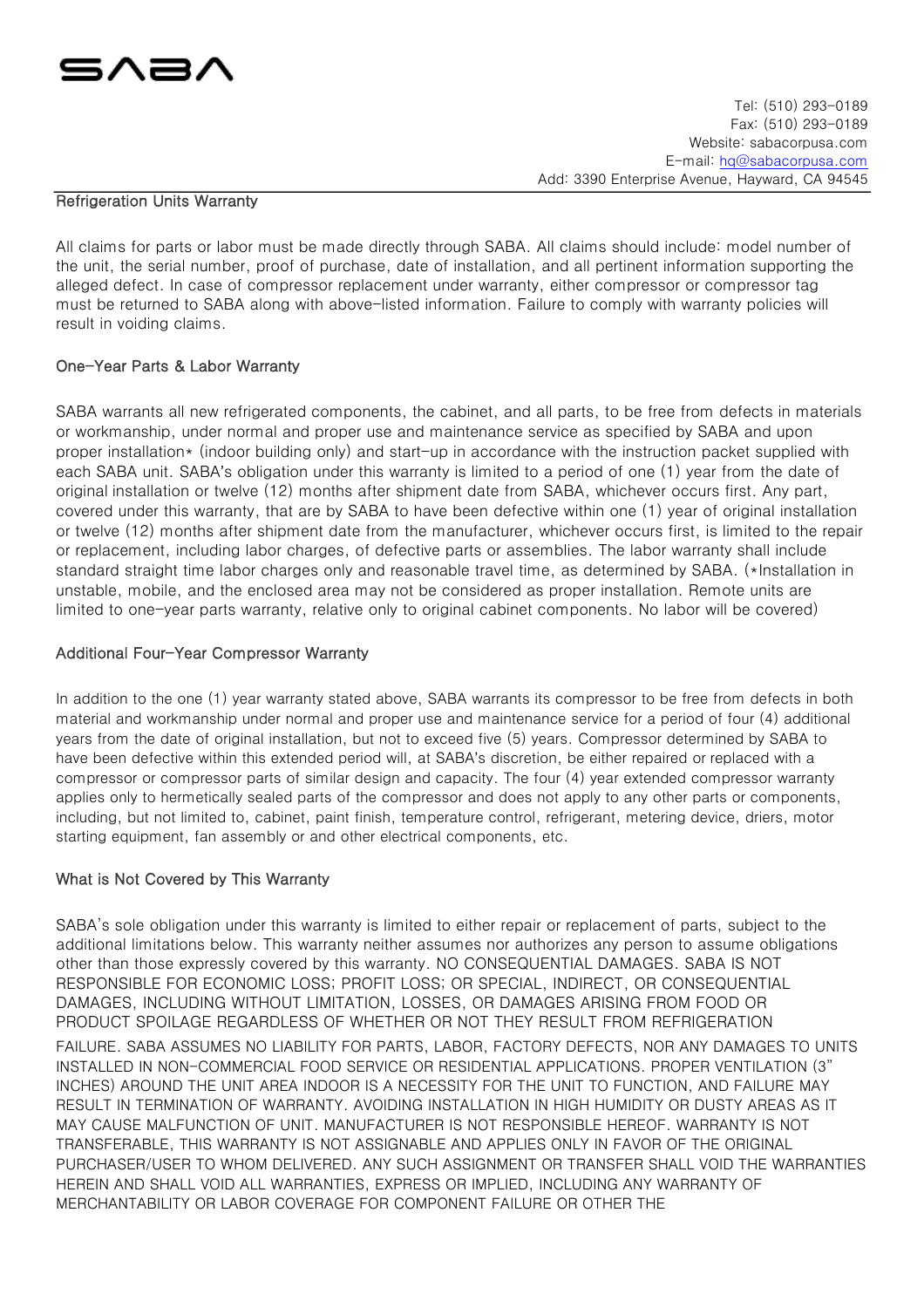

Tel: (510) 293-0189 Fax: (510) 293-0189 Website: sabacorpusa.com E-mail: hq@sabacorpusa.com

Add: 3390 Enterprise Avenue, Hayward, CA 94545

WARRANTY PACKET PROVIDED WITH THE UNIT. SABA WILL NOT BE HELD RESPONSIBLE FOR THE FOLLOWING EXTERNAL FACTORS: ALTERATION, NEGLECT, ABUSE, MISUSE, ACCIDENT, DAMAGE DURING TRANSIT OR INSTALLATION, FIRE, FLOOD, ACTS OF GOD, OR IMPROPER ELECTRICAL CONNECTIONS. SABA IS NOT RESPONSIBLE FOR THE REPAIR OR REPLACEMENT OF FAULTY OR DAMAGED COMPONENTS RESULTING FROM ELECTRICAL POWER FAILURE, THE USE OF EXTENSION CORDS, LOW VOLTAGE, OR VOLTAGE DROPS TO THE UNIT. NO IMPLIED WARRANTY OF MERCHANTABILITY OR FITNESS FOR A PARTICULAR PURPOSE; THE FOREGOING WARRANTIES ARE EXCLUSIVE AND EXPRESSLY GIVEN IN LIEU OF ALL OTHER WARRANTIES, EXPRESSED, IMPLIED OR STATUTORY. THERE ARE NO WARRANTIES, WHICH EXTEND BEYOND THE DESCRIPTION ON THE FACE HEREOF. Warranty information card must be submitted via post mail or electronically on our website at www.sabacorpusa.com/registration within 30 days from the purchase date. Failure to comply may result in your warranty being voided. All coverage provided within this warranty is applicable only to the United States, excluding Alaska and Hawaii, and Canada, excluding U.S. Territories. Saba is not responsible for any warranty claims made on products sold or used outside the fortyeight states of the United States nor for Canada.

# Cooking Equipment Warranty

All claims for parts or labor must be made directly through SABA. All claims should include: model number of the unit, the serial number, proof of purchase, date of installation, and all pertinent information supporting the alleged defect. Failure to comply with warranty policies will result in voiding claims.

# One-Year Parts & Labor Warranty

SABA warrants all new gas components to be free from defects in materials or workmanship, under normal and proper use and maintenance service as specified by SABA and upon proper installation\* (indoor building only) and start-up in accordance with the instruction packet supplied with each SABA unit. SABA's obligation under this warranty is limited to a period of one (1) year from the date of original installation or twelve (12) months after shipment date from SABA, whichever occurs first. Any part, covered under this warranty, that are determined by SABA to have been defective within one (1) year of original installation or twelve (12) months after shipment date from manufacturer, whichever occurs first, is limited to the repair or replacement, including labor charges, of defective parts or assemblies. The labor warranty shall include standard straight time labor charges only and reasonable travel time, as determined by SABA. (\*Installation in unstable, mobile, and enclosed areas may not be considered as proper installation. Remote units are limited to one-year parts warranty, relative only to original cabinet components. No labor will be covered)Remote units are limited to one-year parts warranty, relative only to original cabinet components. No labor will be covered)

# Five-Year Fryer Tank Warranty

The stainless steel fryer tank has a five (5) year limited tank warranty. If during the first year only, the tank is found to have a leak and is verified by an authorized service company, the entire fryer will be replaced. After the first year a replacement tank will be sent free of charge excluding freight and labor charges.

# What is not covered by this warranty?

SABA's sole obligation under this warranty is limited to either repair or replacement of parts, subject to the additional limitations below. This warranty neither assumes nor authorizes any person to assume obligations other than those expressly covered by this warranty.

# No consequential damages: